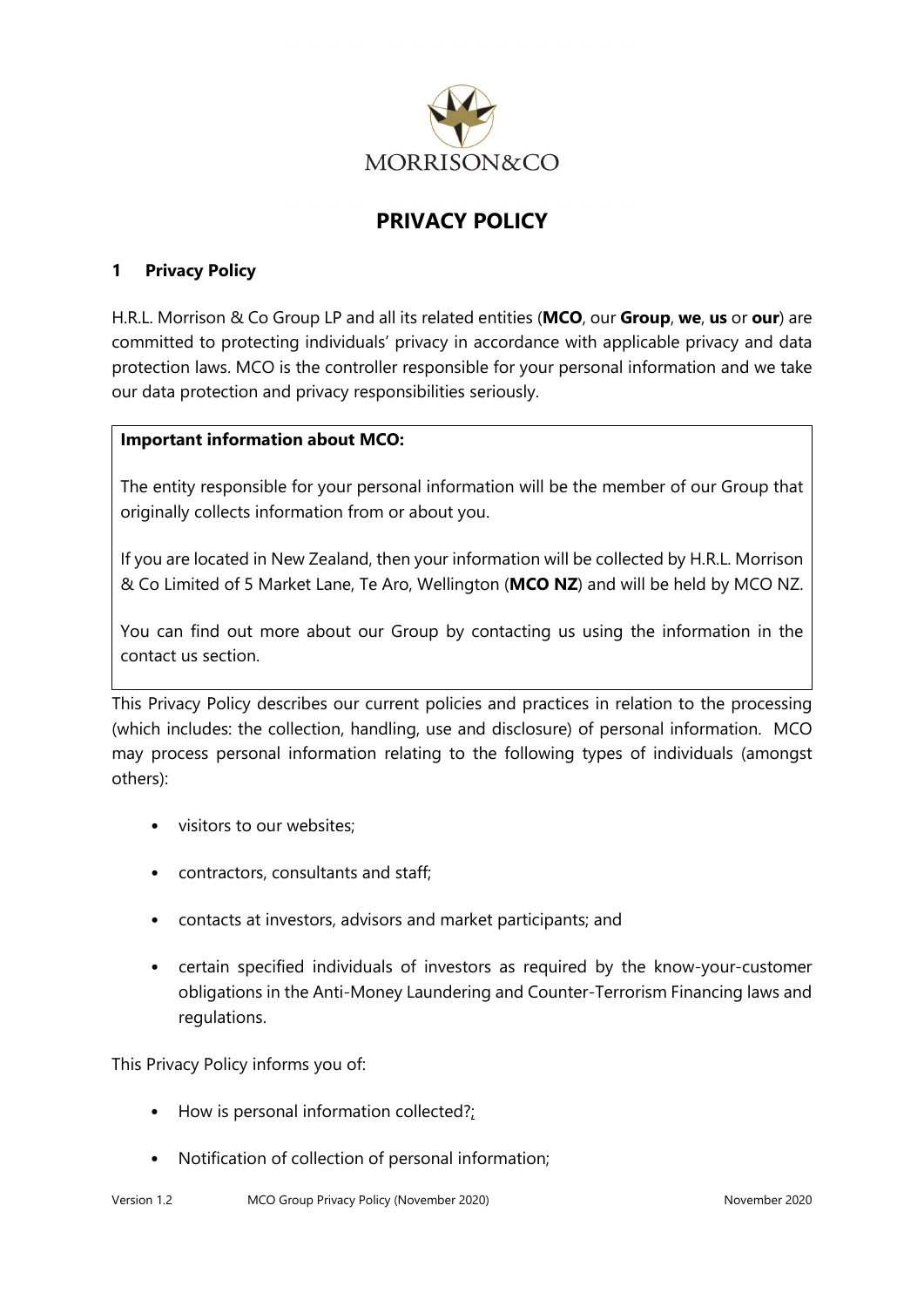- What personal information we collect, how we use it and the lawful basis for our processing;
- [What if you don't provide information to us?;](#page-5-0)
- How do we hold and protect personal information;
- [How we share personal information within MCO, with regulators and other third](#page-5-1)  [parties;](#page-5-1)
- [Why we may transfer personal information outside a jurisdiction;](#page-5-1)
- Our websites and how we use cookies;
- Legal rights available to help manage your privacy, including your right to object to processing (some rights apply only to UK and EU residents);
- [What happens if you want to complain?](#page-12-0)

We may amend this Privacy Policy from time to time, including to reflect changes in the law or our information handling practices and the way we operate our business. Where we make changes that are minor or that relate to security requirements, we will notify you of those changes on our website. If we make more substantive changes that might impact on how your personal information is collected, used or shared by us, then we will give you reasonable prior notice. This Privacy Policy was last updated in November 2020.

## <span id="page-1-0"></span>**2 How is personal information collected?**

We will only collect personal information from you where we are permitted to do so under applicable laws, that is where the information is reasonably necessary for one or more of our functions or activities and where the information is collected for a lawful purpose connected with one or more of our functions or activities, and the collection is necessary for that purpose.

We endeavour to collect personal information by lawful and fair means. MCO will collect personal information directly from you (for example, where you provide the information to us). In limited circumstances (where legally permitted), we may collect personal information from other sources, including:

- information we receive from any third party authorised by the individual to be his/her representative;
- an individual's employer or a company of which the individual is an officer (where authorised, if applicable);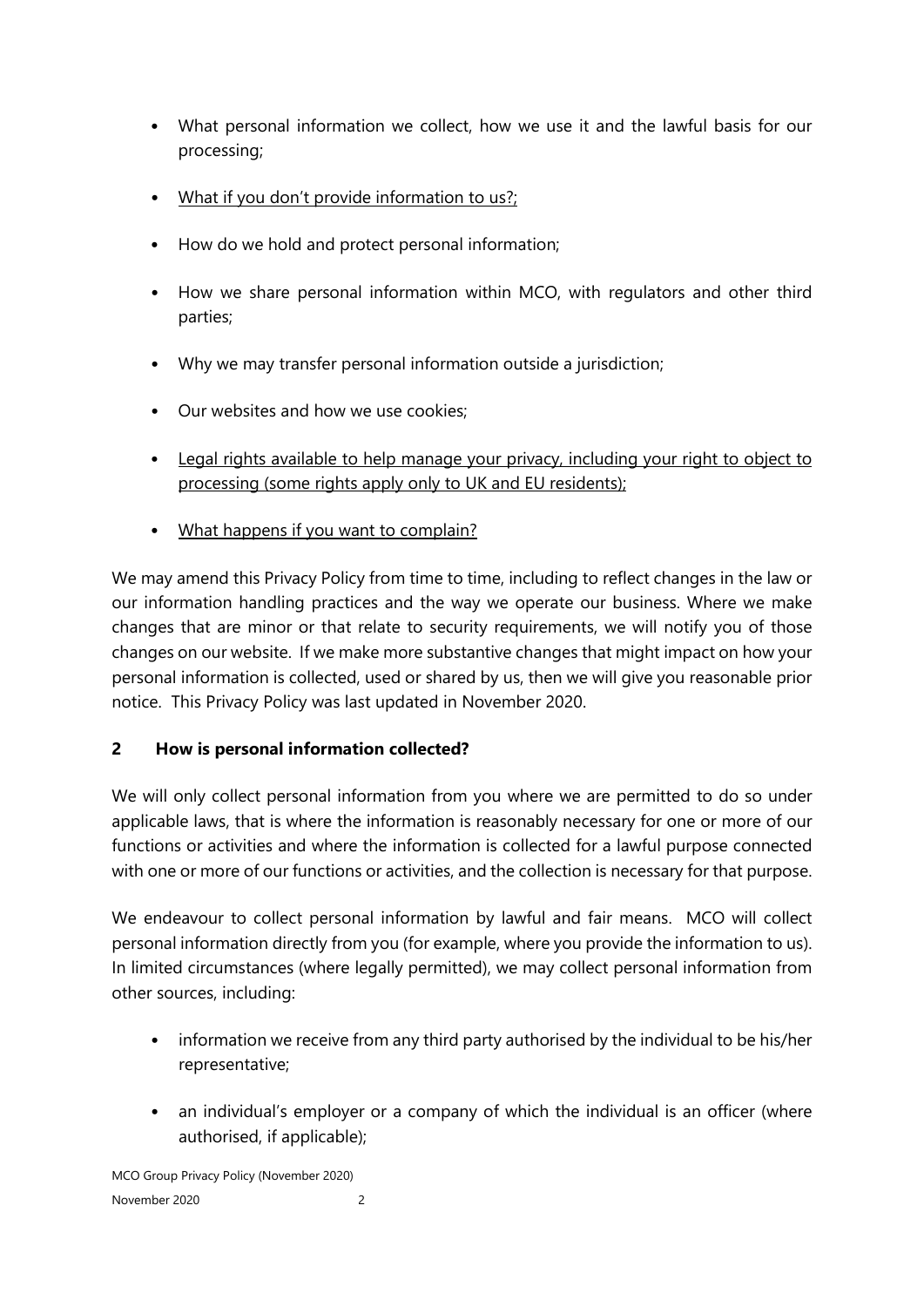- publicly available sources of information or databases subscribed to by MCO;
- information received by MCO on subscription agreements and other forms (where authorised, if applicable);
- information about transactions with affiliates in our Group (where authorised, if applicable); and
- information received when you use our websites (see paragraph 9 for details).

## **3 Notification of collection of personal information**

We will take reasonable steps to notify you if we collect, or have collected, your personal information (unless this is not required or an exception applies under the applicable law).

We will make you aware of the name and contact details of the organisation collecting and holding the information. Where the collection is authorised or required by law we will identify that law, whether or not the supply of information is voluntary or mandatory, and the consequences (if any) of not providing all or part of the requested information.

The notification may also include details about the purposes for which we are collecting the information, the legal basis we rely on to process the personal information and the types of entities we may share the information with (including, where applicable, whether the information is disclosed to overseas recipients and, if practicable, their location). We will also refer you to the information in this Privacy Policy about how you may exercise your privacy rights including the right to access and correct the information we hold about you, and how to complain to a data protection authority.

## **4 What personal information we collect, how we use it, why we use it and the lawful bases for our processing**

When we provide services related to investor relations, client relationship development and arranging investments, we ask you for the information we need to provide the relevant services. The types of personal information that we collect will depend on the particular dealings we have with you.

The kinds of personal information we may collect, and hold includes (but is not limited to):

- personal identifiers, such as name, address, age, contact details and date of birth;
- information relating to an individual's profession, including job title and work contact details;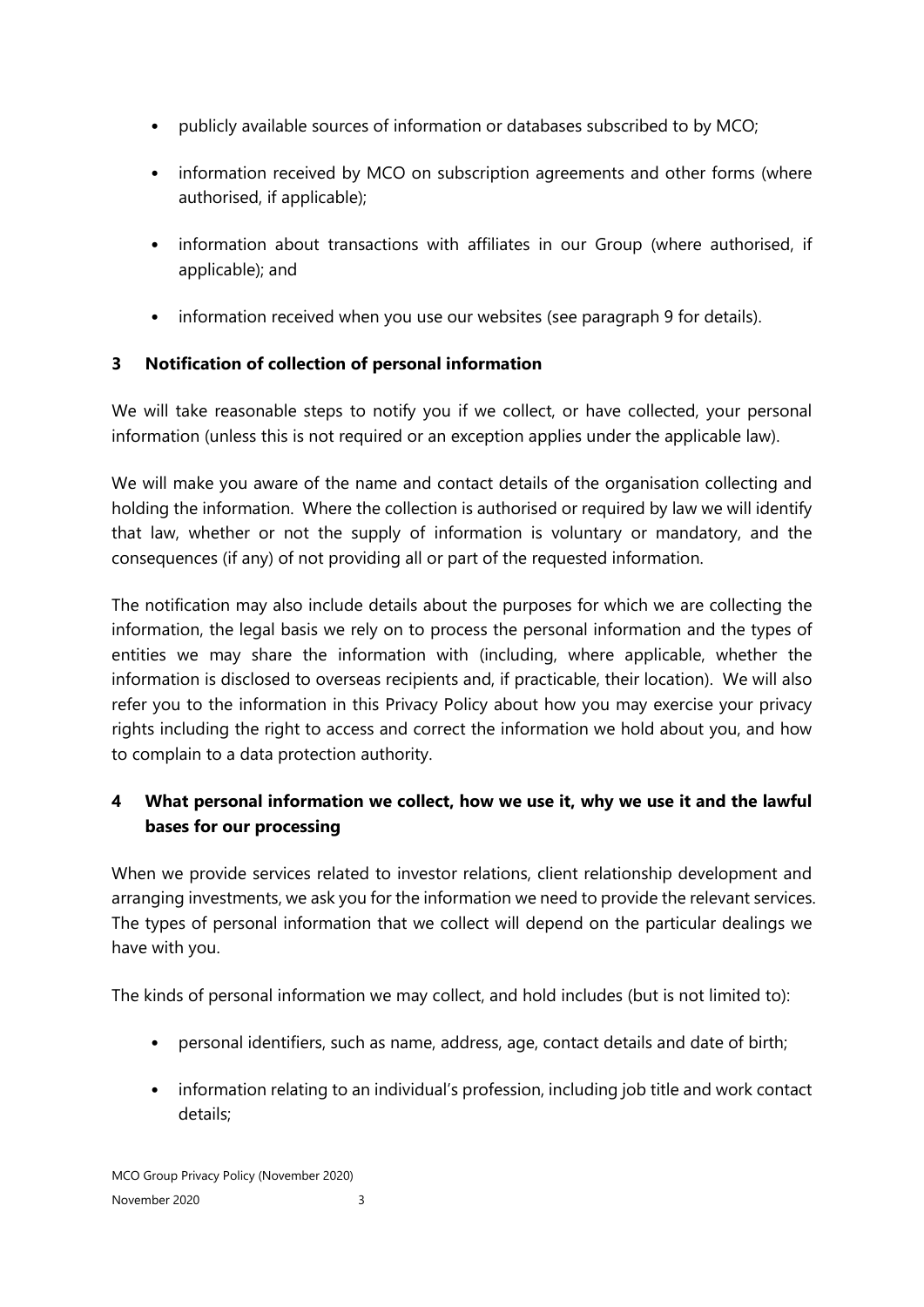- information that is required or authorised by law such as, if you are in New Zealand, the *Anti-Money Laundering and Countering Financing of Terrorism Act 2009*, and if you are in Australia, the *Anti-Money Laundering and Counter-Terrorism Financing Act 2006* (Cth);
- individuals' opinions about our products, services and/or staff; and
- personal information included in any enquiries individuals make using any online or offline means to contact us.

The purposes for which MCO collects personal information are as follows:

- servicing clients (e.g. for administrative purposes, to communicate with you, to provide ongoing information, to respond to queries, for relationship development, and to provide any other requested services);
- providing financial services to wholesale clients, including:
	- o advising in relation to securities, interests in managed investment schemes (excluding investor directed portfolio services), basic deposit products and deposit products other than basic deposit products, derivatives and foreign exchange contracts;
	- $\circ$  dealing in financial products by arranging for another person to issue, apply for, acquire, vary or dispose of securities, interests in managed investment schemes (excluding investor directed portfolio services), basic deposit products and deposit products other than basic deposit products, derivatives and foreign exchange contracts; and
	- o providing custodial or depository services other than investor directed portfolio services;
- managing the security and control of information and communication systems, including our websites;
- complying with our obligations to detect, investigate, report and seek to prevent fraud and anti-money laundering in accordance with applicable anti-money laundering and counter-terrorism financing laws and regulations; and
- complying with other regulatory and legal obligations and to prevent fraud and identity theft.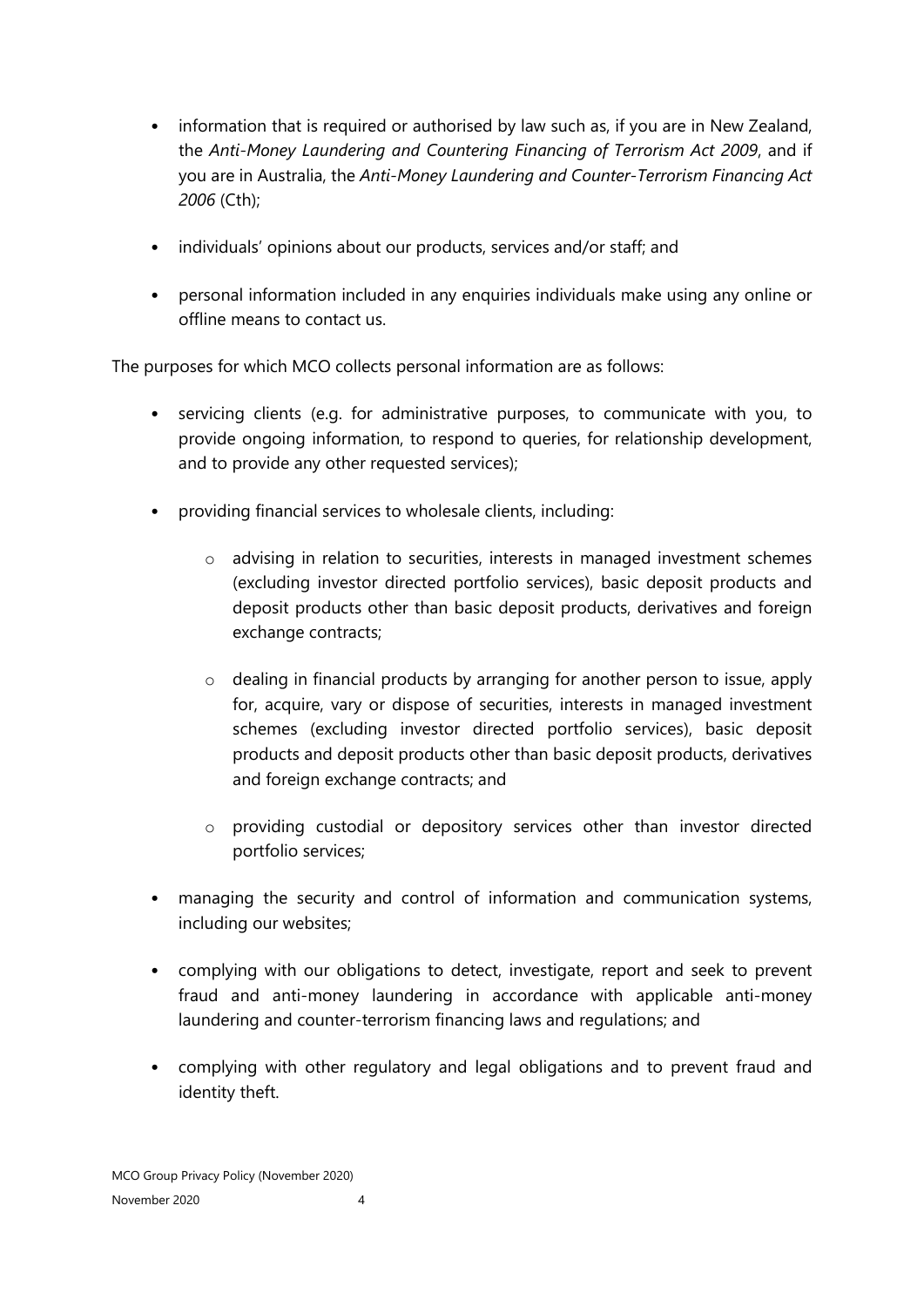We also collect and use information about job applicants for purposes connected with assessing their suitability for employment or engagement including alerting them to future possibilities they may be interested in.

Where employees and contractors are employed/engaged we collect and use information about them (including information obtained during the application stage) related to their employment/ engagement and for related purposes, including payroll/ payment services.This may include disclosure to and use by third party agents or contractors providing services to us.

We will not use or disclose your personal information for any other purpose, or collect sensitive information, without an appropriate legal basis (which may be your consent or one of the applicable legal bases identified below), unless we are required to do so by law. Before using your personal information we will take such reasonable steps (if any) in the circumstances to ensure that the information is accurate, up to date, complete, relevant, and not misleading.

We may also assign you a unique identifier (e.g. a number or reference connected to you) if that is necessary to enable us to carry out our functions efficiently, and where we have taken all reasonable steps to ensure your identity is clearly established.

If you are located in the UK or EU, the legal basis on which we process personal information will be one or more of the following:

- the processing is necessary for the **performance of a contract** to which you are a party or in order to take steps at your request prior to entering into a contract. For example, the terms of use of our websites.
- the processing is necessary for compliance with a **legal obligation** to which we are subject to. For example, in order to set you or your employer up as a client, we are obliged to carry out certain know-your-customer checks to prevent money laundering and fraudulent activities. This will involve the collection and verification of personal information of relevant members of an organisation, such as directors, trustees and beneficiaries as relevant;
- the processing is necessary for the purposes of the **legitimate interests** pursued by us or by a third party (e.g. your employer), namely to provide our products and services to our customers, except where such interests are overridden by your interests or fundamental rights and freedoms. Where relevant to website use, our legitimate interest is to use personal information in the aggregate to understand how our services and the resources provided on our websites are used. We collect this information to help improve our services. Please see Attachment A for further details on the legitimate interests we have for processing personal information.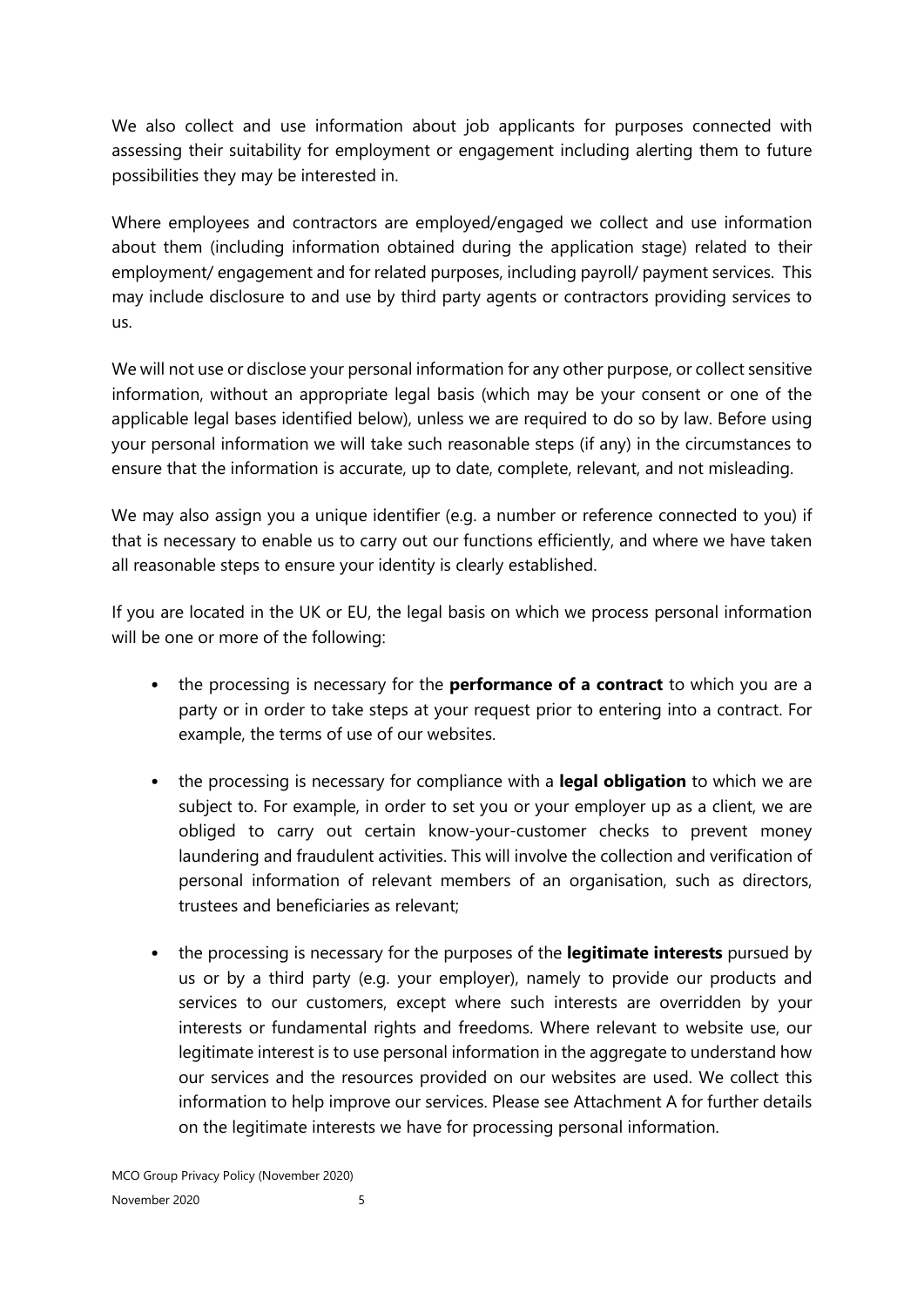If you would like to find out more about the legal basis for which we process personal information, please contact us.

### <span id="page-5-0"></span>**5 What if you don't provide information to us?**

If you do not provide us with some or all of the information that we ask for, we may not be able to provide certain services to you or a customer with whom you are associated.

For job applicants, your application may not be progressed if you do not provide some or all of the information that we ask for.

### **6 How do we hold and protect personal information?**

We strive to maintain the relevance, reliability, accuracy, completeness and currency of the personal information we hold and to protect its privacy and security. We keep personal information only for as long as is reasonably necessary for the purpose for which it was collected, to comply with any applicable legal requirements, or if we reasonably believe there is a prospect of litigation relating to your personal information or dealings. After it is no longer required, personal information is either destroyed or de-identified. We hold personal information in both electronic and hard copy formats. We ensure that personal information is safe by implementing physical, electronic and procedural safeguards (including up-to-date security software), to prevent unauthorised access, use, modification, disclosure or other misuse.

We hold the personal information we collect on secured servers which are locked at all times. Access is only permitted to authorised persons who need that information for the uses outlined under paragraph 4. Any party that receives personal information will also use it only for those purposes and will not be permitted to use it for any other purpose. If other parties provide support services to MCO, we require them to implement appropriate safeguards to protect the privacy of the information we provide to them, and to prevent its unauthorised use or disclosure. This may include requiring the execution of data processing and non-disclosure agreements to ensure the confidentiality and security of personal information.

As the security of information depends in part on the security of the device you use to communicate with us and the security you use to protect user IDs and passwords, please take appropriate measures to protect this information.

## <span id="page-5-1"></span>**7 How we share personal information within MCO, with regulators and other third parties**

We do not sell, trade, or rent personal information to others. We may disclose personal information in accordance with the relevant law to, for example: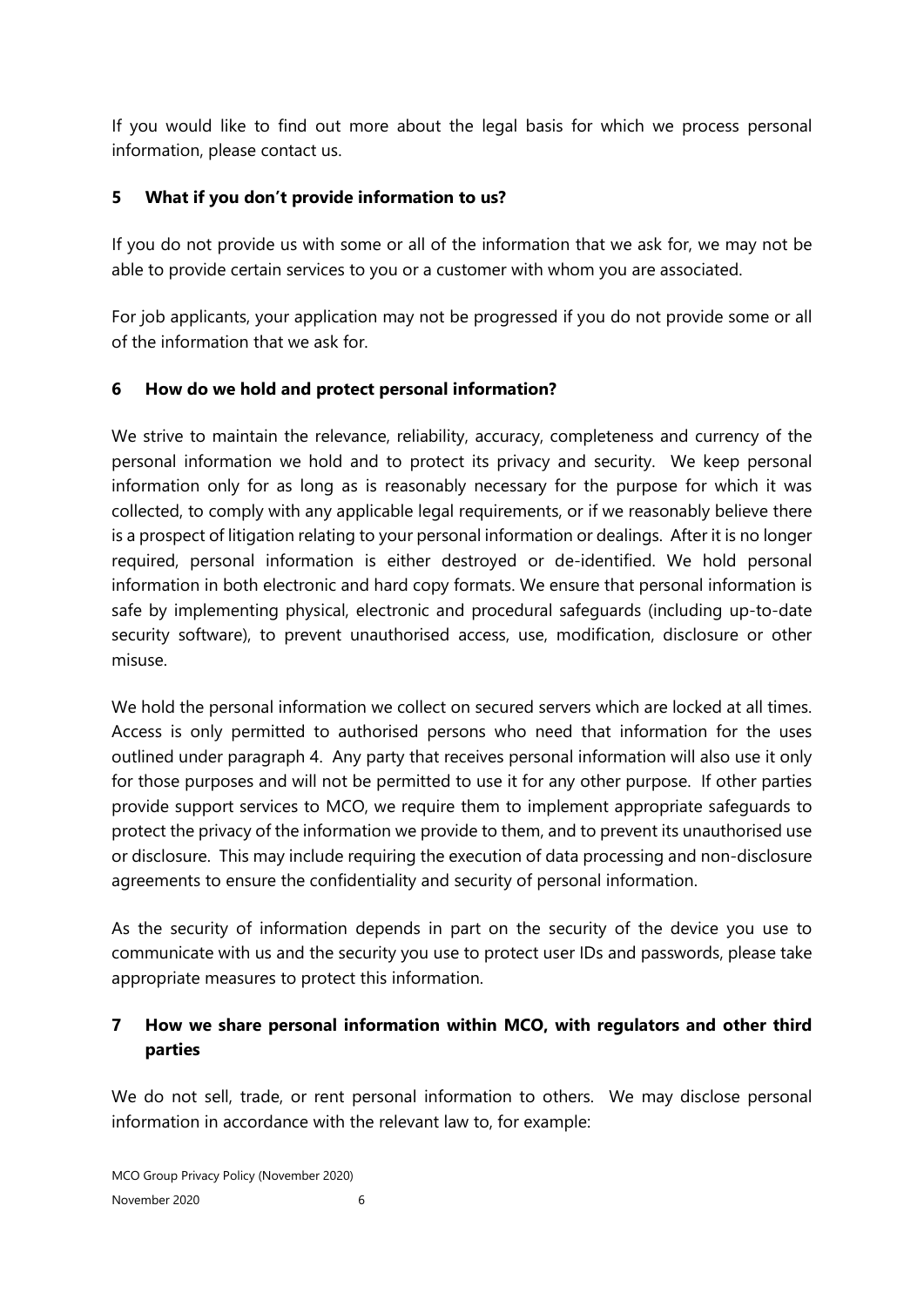- other entities within our Group, where such disclosure is necessary to provide our services to our clients, to manage our contractual relationships or to manage our business;
- contractors and third-party service providers, where the disclosure is for one of the purposes connected with the collection of the information or is directly related to the purposes for which the information was obtained;
- professional advisors, including accountants, auditors, lawyers and advisors in connection with the administration, processing and servicing of client transactions;
- other persons where required or provided for by applicable laws;
- government agencies, enforcement agencies or regulators as authorised or required by applicable law, and to comply with requests of law enforcement, regulatory and other governmental agencies including tax institutions;
- anyone authorised by you to receive, use or access your personal information; and/or
- if, in the future, we sell or transfer some or all of our business or assets to a third party, we may disclose information to a potential or actual third party purchaser of our business or assets and professional advisors providing services to us.

The contractors and service providers who may receive your personal information include those handling mailings on our behalf, external data storage and computer system maintenance or payment gateway systems. However, we will take all reasonable steps to ensure that they protect the personal information in the same way that we do, including by generally imposing contractual obligations on contractors and service providers selected by us to implement measures to maintain the security, confidentiality and integrity of personal information.

## **8 Why we may transfer personal information outside a jurisdiction**

As MCO is a global business, we may transfer, store or disclose your information in any country where our Group has an office or otherwise conducts business, but the most likely disclosure will be to recipients located in New Zealand, Australia, the United Kingdom, Hong Kong, Switzerland, the United States and the Asia-Pacific region.

We will take appropriate steps to ensure that transfers of personal information are in accordance with applicable laws and carefully managed to protect your privacy rights and interests. We will take appropriate steps to ensure that transfers are limited to countries which are recognised as providing an adequate or comparable level of legal protection to that in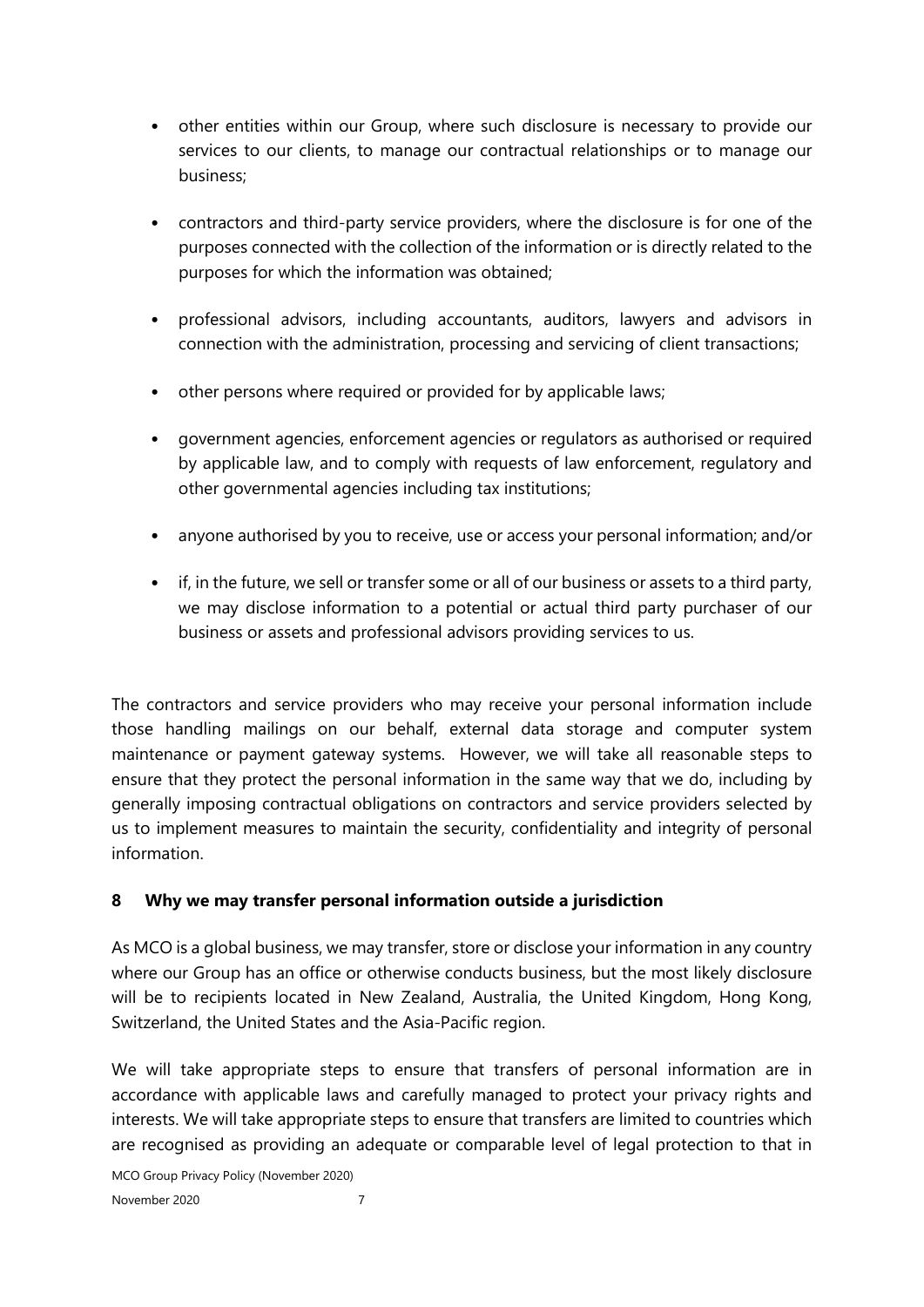your country of residence or where we can be satisfied that alternative arrangements are in place to protect your privacy rights. To this end:

- we ensure that transfers of personal information collected within the UK or the EU, and transferred outside of the UK or the EU within our Group companies will be covered by an agreement entered into by members of the Group (an intra-group agreement) which contractually obliges each member to ensure that personal information receives an adequate and consistent level of protection wherever it is transferred within our Group;
- where we are legally required to do so, any other transfers of personal information collected within the UK or the EU, and transferred to parties located outside UK or the EU will be made pursuant to the UK government approved or the European Commission approved standard contractual clauses (as applicable), or other legally acceptable mechanisms that ensure an adequate level of protection;
- where we receive requests for information from law enforcement or regulators, we carefully validate these requests before any personal information is disclosed.

If you live in the European Union or the United Kingdom you have a right to contact us for more information about the third countries to which your data is transferred and the safeguards we have put in place (including a copy of relevant contractual commitments such as Standard Contractual Clauses or Binding Corporate Rules) to ensure the adequate protection of your personal information when this is transferred as mentioned above. However, please note that we are not required to share details of safeguards where sharing such details would affect our commercial position, or create a security risk.

### **9 Our websites and how we use cookies**

Individuals are always free to contact us with a question or problem related to their interactions with our websites. The standard business practice of MCO is to retain any communications from visitors to our websites to help us improve our services. MCO is not responsible for the privacy policies of any third party websites that may be linked to our websites.

In order to collect anonymous data and improve your experience on our websites we may use "cookies". Cookies are small pieces of information which are sent to a website visitor's browser and stored on their computer's hard drive. Sometimes cookies identify users where the website requires information to be retained from one page to the next. This is purely to increase the functionality of the site, to allow the visitor's computer to interact effectively and to enhance security. Cookies by themselves cannot be used to discover the identity of the user. Cookies do not damage a website visitor's computer and you can set your browser to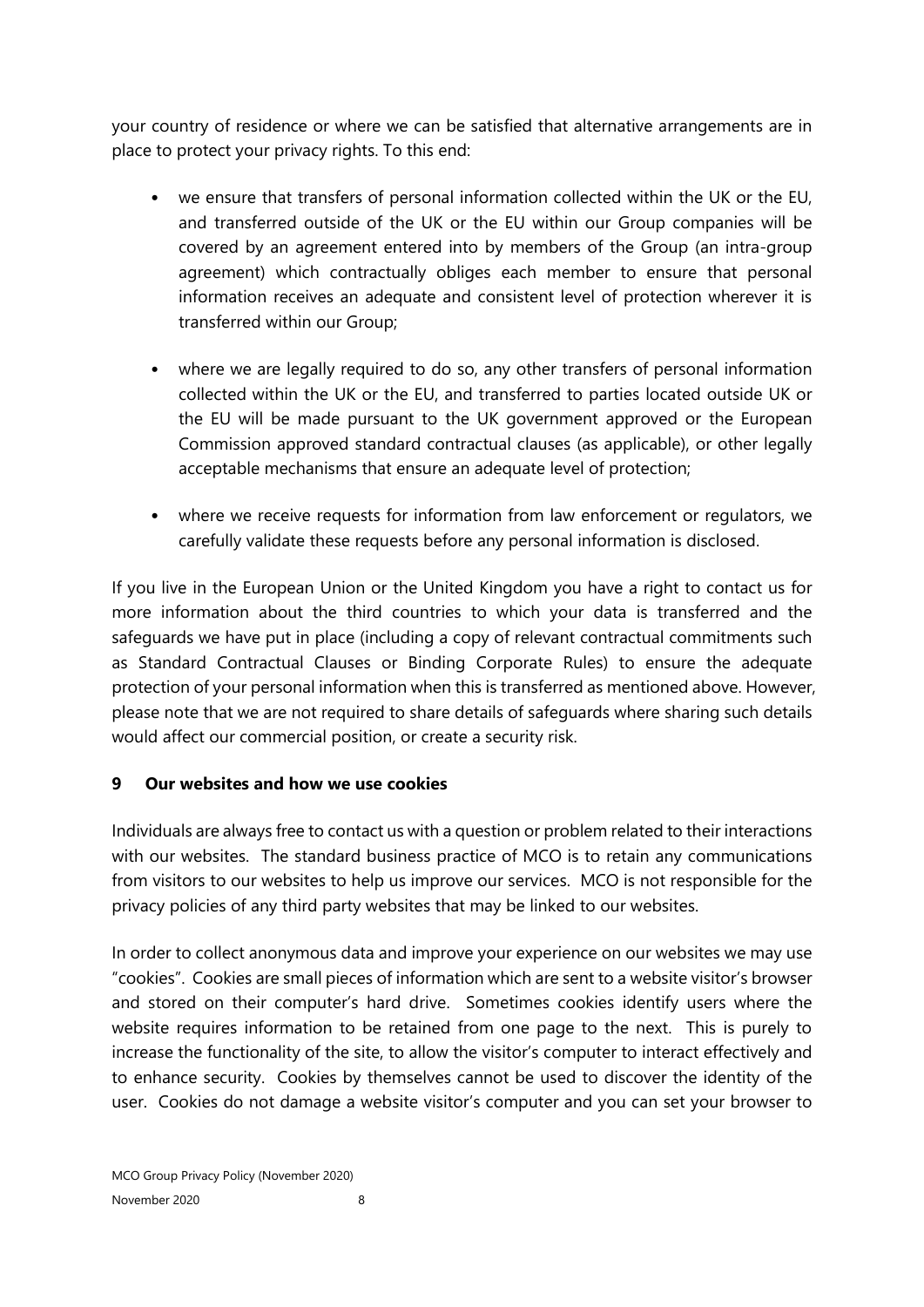notify you when receiving a cookie so that you can decide if you want to accept it. Cookies also help allow the website to recognise your computer when returning in the future.

To the extent required by applicable law, we will obtain your consent before deploying nonessential cookies when you visit our websites.

We will not identify a particular website visitor's browsing activities, except where we are required or authorised to do so by law.

## **10 Legal rights available to help manage your privacy, including your right to object to processing**

You have certain rights in relation to the information that we hold about you. In accordance with and subject to applicable law, upon receipt of a request from you and sufficient information to allow us to identify you, we will confirm whether we hold your personal information and disclose to you the personal information you have requested that we hold. We will also correct, amend or delete any personal information that we agree (or consider on our own initiative) is inaccurate, irrelevant, out of date incomplete or misleading. In accordance with applicable law, we may charge you for reasonable expenses incurred in providing access to or correcting your personal information. In New Zealand, where we provide access to information requested, we will advise you that you may request the correction of that information.

Anyone who wishes to receive confirmation that we hold their personal information, access or correct their personal information should please contact us, using the information below and provide specific details as to the type of personal information you are seeking to access or the specific changes that need to be made. We will respond to requests for confirmation, access or correction as soon as practicably possible after receiving the request, and within the timeframe required by the relevant legislation.

In addition to the above, if you are an **EU or UK resident**, you have the following rights in relation to your personal information. These rights are however, subject to certain exemptions, and in some cases dependent upon the processing activity we are undertaking:

You can object to the use of your personal information, which has our legitimate interests as its legal basis including for the purpose of marketing. See below for more information on this right.

Click on the links below to learn more about each right you may have:

- to access personal information
- to erase personal information
- to restrict the processing of your personal information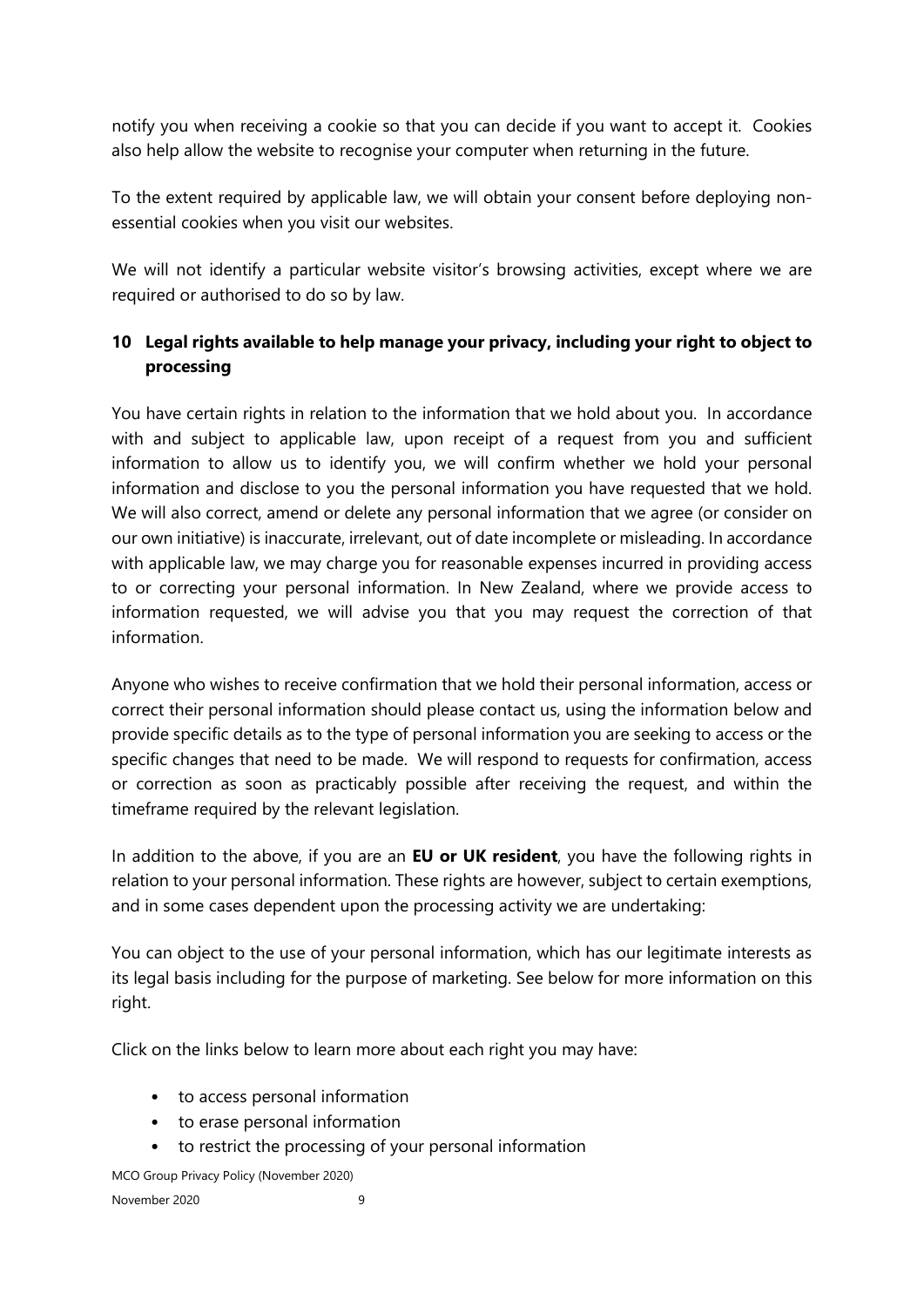- to transfer your personal information
- **to object to the processing of personal information**
- to obtain a copy of personal information safeguards used for transfers outside your jurisdiction
- to lodge a complaint with your local supervisory authority

If you wish to exercise any of the above mentioned rights, we may ask you for additional information to confirm your identity and for security purposes, in particular before disclosing personal information to you.

You can exercise your rights by contacting us. Subject to legal and other permissible considerations, we will make every reasonable effort to honour your request promptly or inform you if we require further information in order to fulfil your request.

Please note that the aforementioned rights may be limited under the applicable data protection laws.

We may not always be able to fully address your request, for example if it would impact the duty of confidentiality we owe to others, or if we are legally entitled to deal with the request in a different way.

### • Right to access personal information

You have a right to obtain from us confirmation as to whether or not personal information concerning is being processed, and where that is the case, to request that we provide you with a copy of your personal information that we hold. You have the right to be informed of: (a) the source of your personal information; (b) the purposes, legal basis and methods of processing; (c) the controller's identity; and (d) the entities or categories of entities to whom your personal information may be transferred.

You have a right to obtain a copy of the personal information undergoing processing. For further copies requested by you, we may charge a reasonable fee based on administrative costs.

## • Right to erasure (right to be forgotten) You can also request that we erase your personal information in limited circumstances where:

- o it is no longer needed for the purposes for which it was collected; or
- o you have withdrawn your consent (where the data processing was based on consent); or
- o following a successful right to object (see right to object); or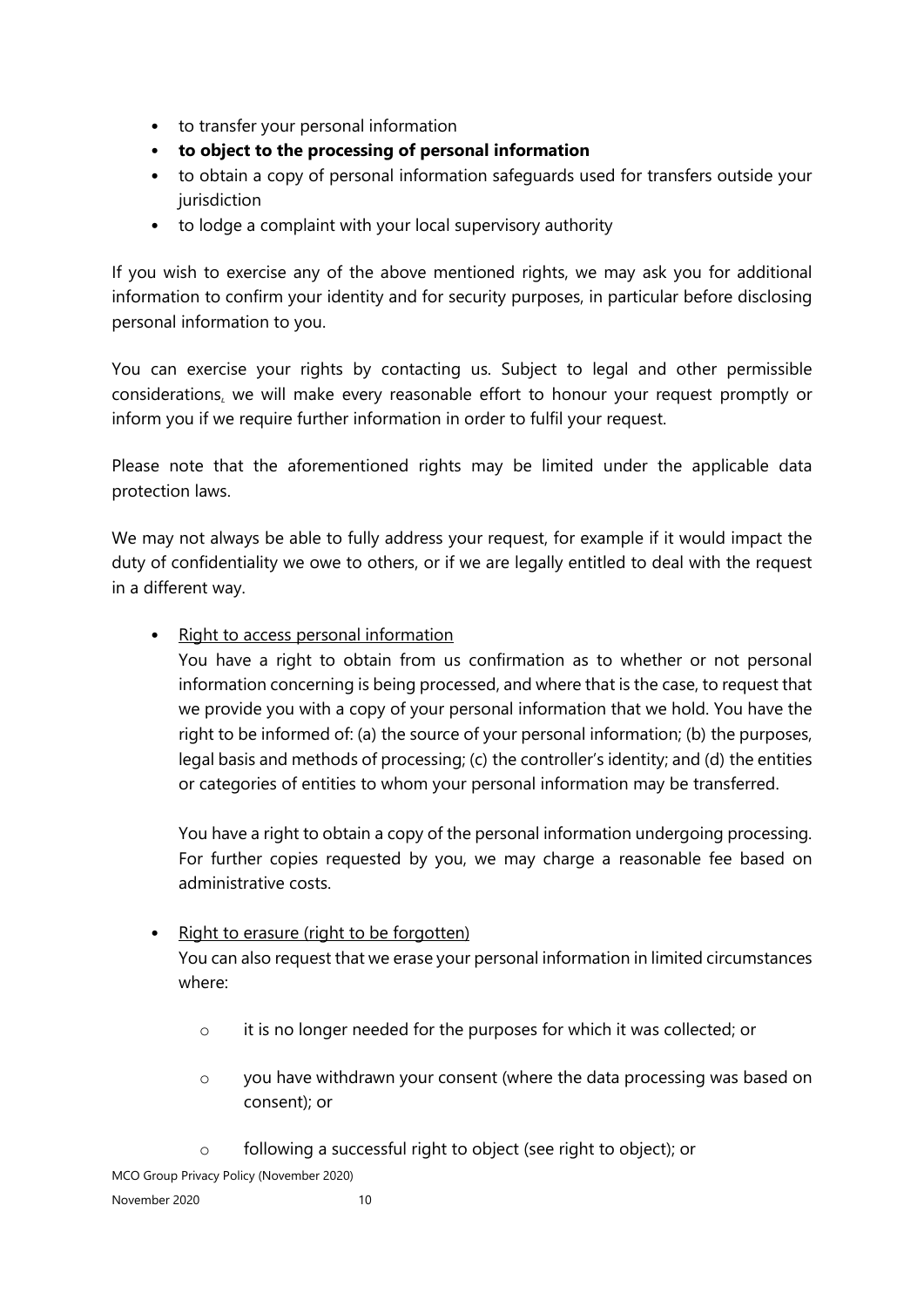- o it has been processed unlawfully; or
- o to comply with a legal obligation to which we are subject.

We are not required to comply with your request to erase personal information if the processing of your personal information is necessary:

- o for compliance with a legal obligation; or
- o for the establishment, exercise or defence of legal claims.

### • Right to restrict the processing of your personal information

You can ask us to restrict the processing of your personal information. In this case, the respective personal information will be marked and only processed for certain restricted purposes. This right can only be exercised where:

- o the accuracy of the personal information is contested, to allow us to verify its accuracy; or
- o the processing is unlawful, but you do not want it erased; or
- o it is no longer needed for the purposes for which it was collected, but you still need it to establish, exercise or defend legal claims; or
- o you have exercised the right to object, and verification of overriding grounds is pending.

We can continue to use your personal information following a request for restriction, where:

- o we have your consent; or
- o we require the personal information to establish, exercise or defend legal claims; or
- o to protect the rights of another natural or legal person.

### • Right to transfer your personal information

You can ask us to provide your personal information to you in a structured, commonly used, machine-readable format, or you can ask to have it transferred directly to another entity, but in each case only where: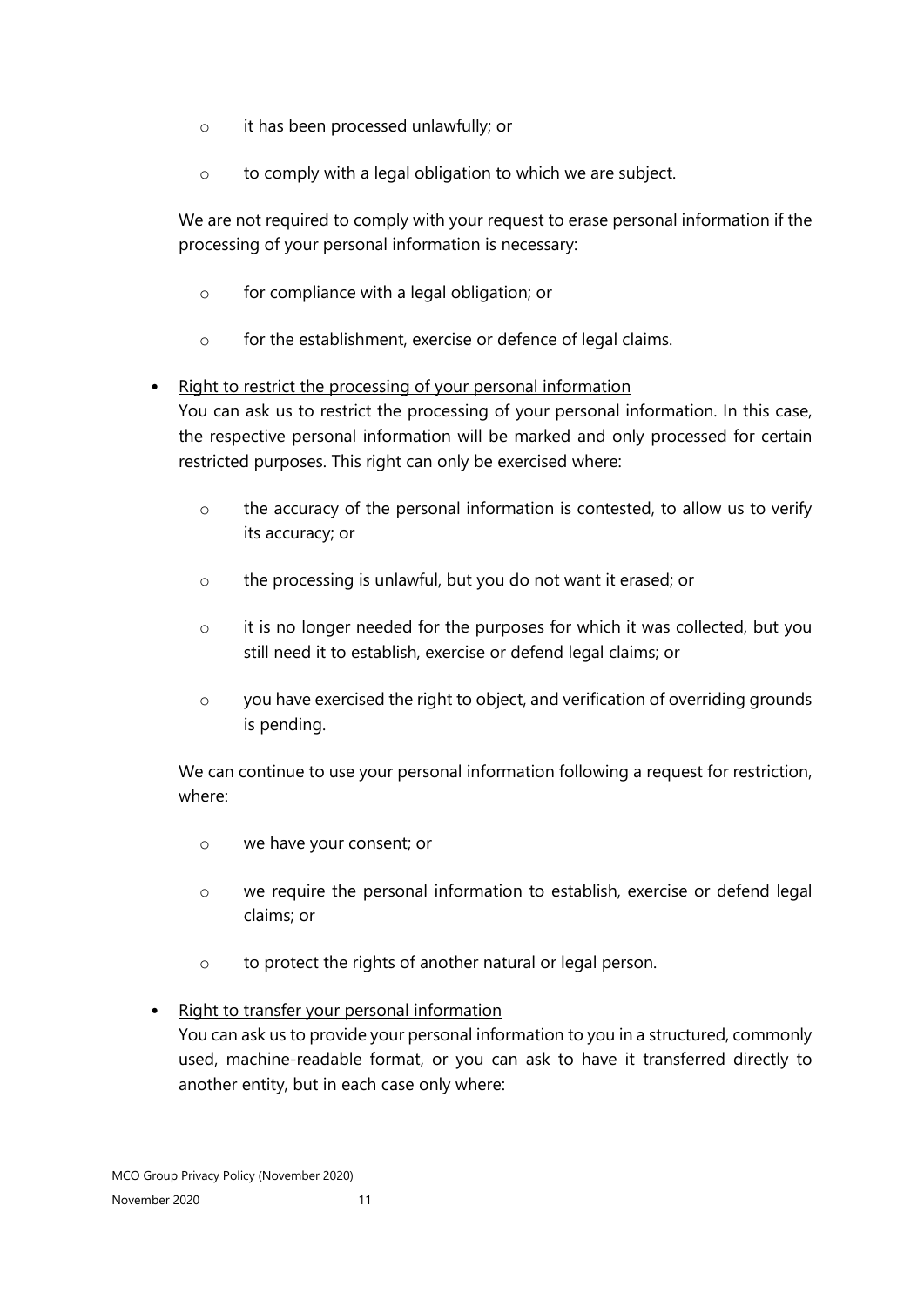- o the processing is based on your consent or on the performance of a contract with you; and
- o the processing is carried out by automated means.

## • **Right to object to the processing of your personal information**

**You can object to any processing of your personal information which has our legitimate interests as its legal basis, if you believe your fundamental rights and freedoms outweigh our legitimate interests.** 

**If you raise an objection, we have an opportunity to demonstrate that we have compelling legitimate interests which override your rights and freedoms.** 

**The right to object does not exist, in particular, if the processing of your personal information is necessary to take steps prior to entering into a contract or to perform a contract already entered into.** 

• Right to withdraw consent

If you have given us your consent for the processing of your personal information, you have the right to withdraw your consent at any time. Note that this will not affect the lawfulness of any processing of your personal information that we have carried out based on the consent before its withdrawal.

• Right to obtain a copy of personal information safeguards used for transfers outside your jurisdiction

You can ask to obtain a copy of, or reference to, the safeguards under which your personal information is transferred outside of the UK or the European Union.

We may redact data transfer agreements to protect commercial terms.

• Right to lodge a complaint with your local supervisory authority You have a right to lodge a complaint with your local data protection authority if you have concerns about how we are processing your personal information.

We ask that you please attempt to resolve any issues with us first, although you have a right to contact your data protection authority at any time.

To exercise your rights, please contact us using the contact information below.

We reserve the right to charge a fee where permitted by law, for instance if your request is manifestly unfounded or excessive.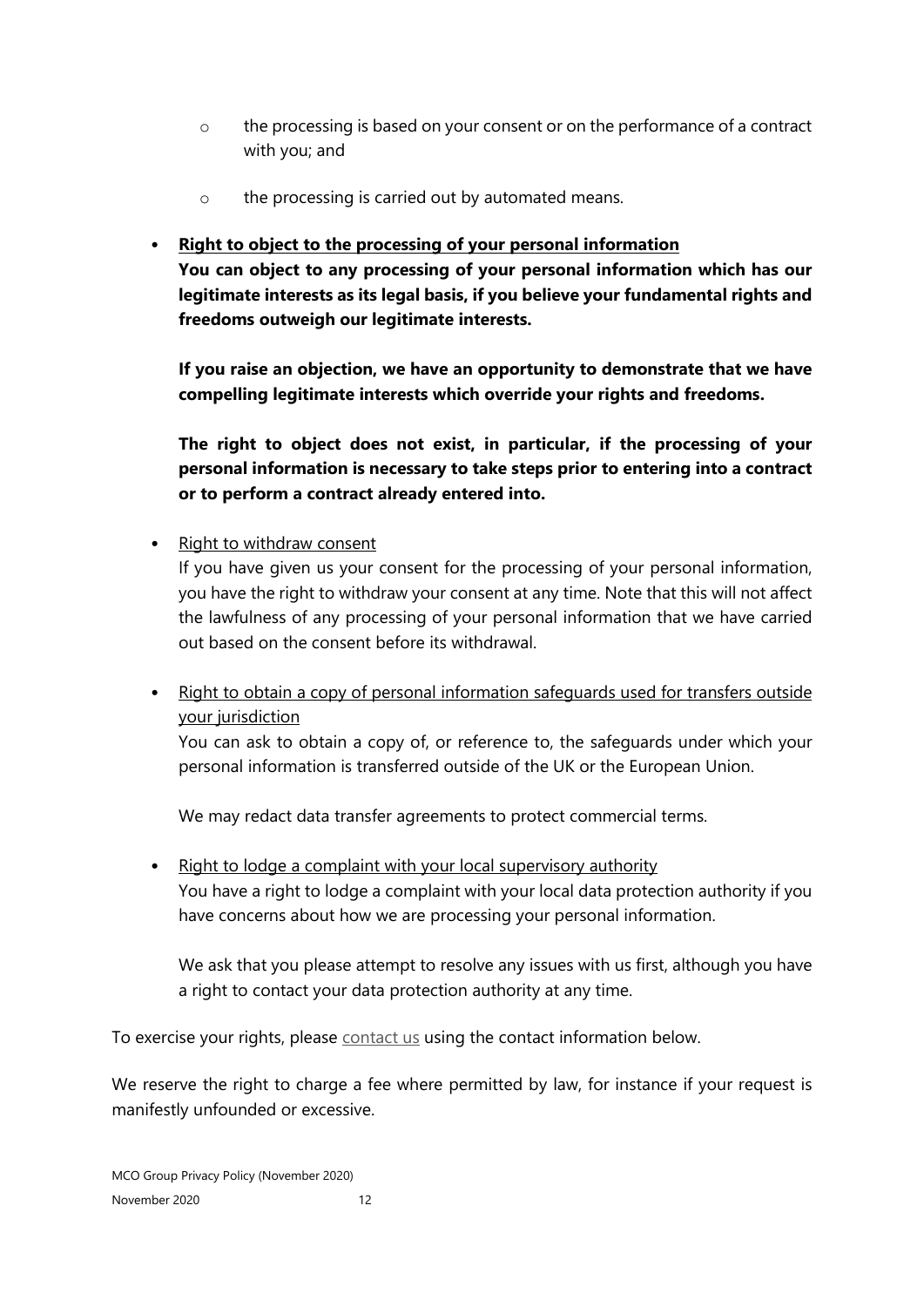In this situation, MCO will provide an estimate of how much this service will cost and request the individual's agreement to the cost before proceeding. In some circumstances we may require payment of the whole or part of the charge in advance.

In some limited cases, we may need to refuse access to an individual's personal information (or aspects of it) or refuse a request for correction, including if there are legal, regulatory or administrative reasons to deny access to the requested information or giving access would reveal evaluative information that we are permitted to protect. We will advise the individual as soon as possible after their request is received if this is the case and provide a written statement explaining the reasons for our refusal. We will also provide information about the mechanisms available to make a complaint about the refusal, including in New Zealand the right to seek an investigation and review of the refusal through making a complaint to the Privacy Commissioner

Where an individual has requested we make a correction and we do not agree, we will, if requested by the individual, take reasonable steps to attach to the information in such a way that will make the statement apparent to users of the information a statement of the correction sought but not made.

### <span id="page-12-0"></span>**11 What happens if you want to complain?**

If you have any concerns about whether we have complied with applicable data protection laws or this Privacy Policy when collecting or handling personal information, or for more information about this Privacy Policy, please write to our Compliance Manager at (compliance@hrlmorrison.com).

We will consider the complaint through our internal complaints resolution process and will generally try to acknowledge receipt of your complaint within 7 days of you making a complaint, and respond in writing with a decision as soon as practicable after the complaint is made.

If you are not satisfied with the result of the complaint to us, or if that process is not otherwise appropriate or applicable, you can refer the complaint your local data protection authority:

### **Australia: Office of the Australian Information Commissioner**

MCO Group Privacy Policy (November 2020) November 2020 13 GPO Box 5218 Sydney NSW 2001 Telephone: 1300 363 992 Facsimile: 02 9284 9666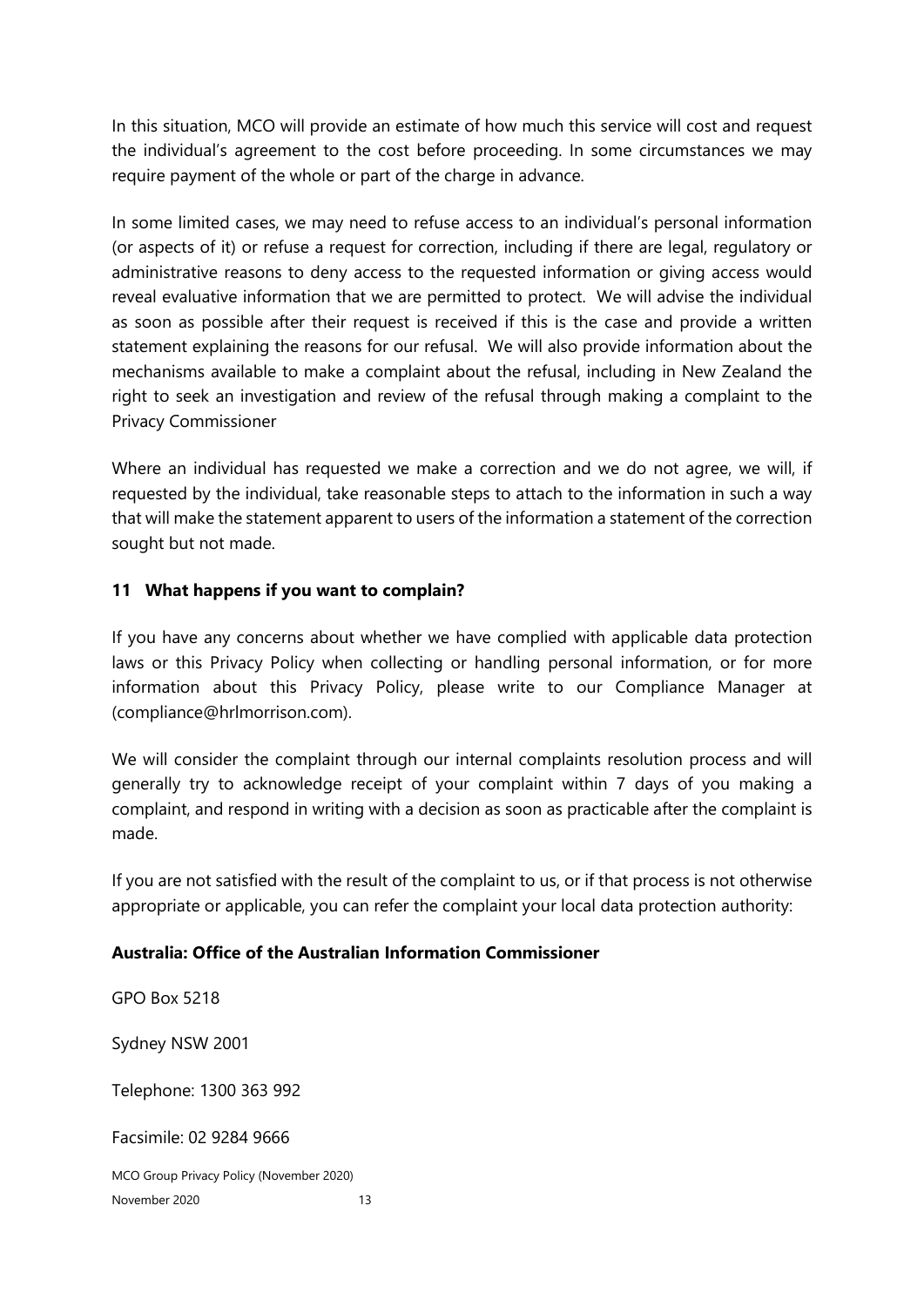Email: enquiries@oaic.gov.au

Online privacy complaint form: www.oaic.gov.au

#### **New Zealand: Office of the Privacy Commissioner**

PO Box 10094

Wellington 6143

Telephone: 0800 803 909

Email: enquiries@privacy.org.nz

Online privacy complaint form: www.privacy.org.nz

#### **United Kingdom: Information Commissioner's Office**

Wycliffe House

Water Lane

Wilmslow

Cheshire

SK9 5A

Telephone: 0303 123 1113

Online privacy complaint: https://ico.org.uk/make-a-complaint/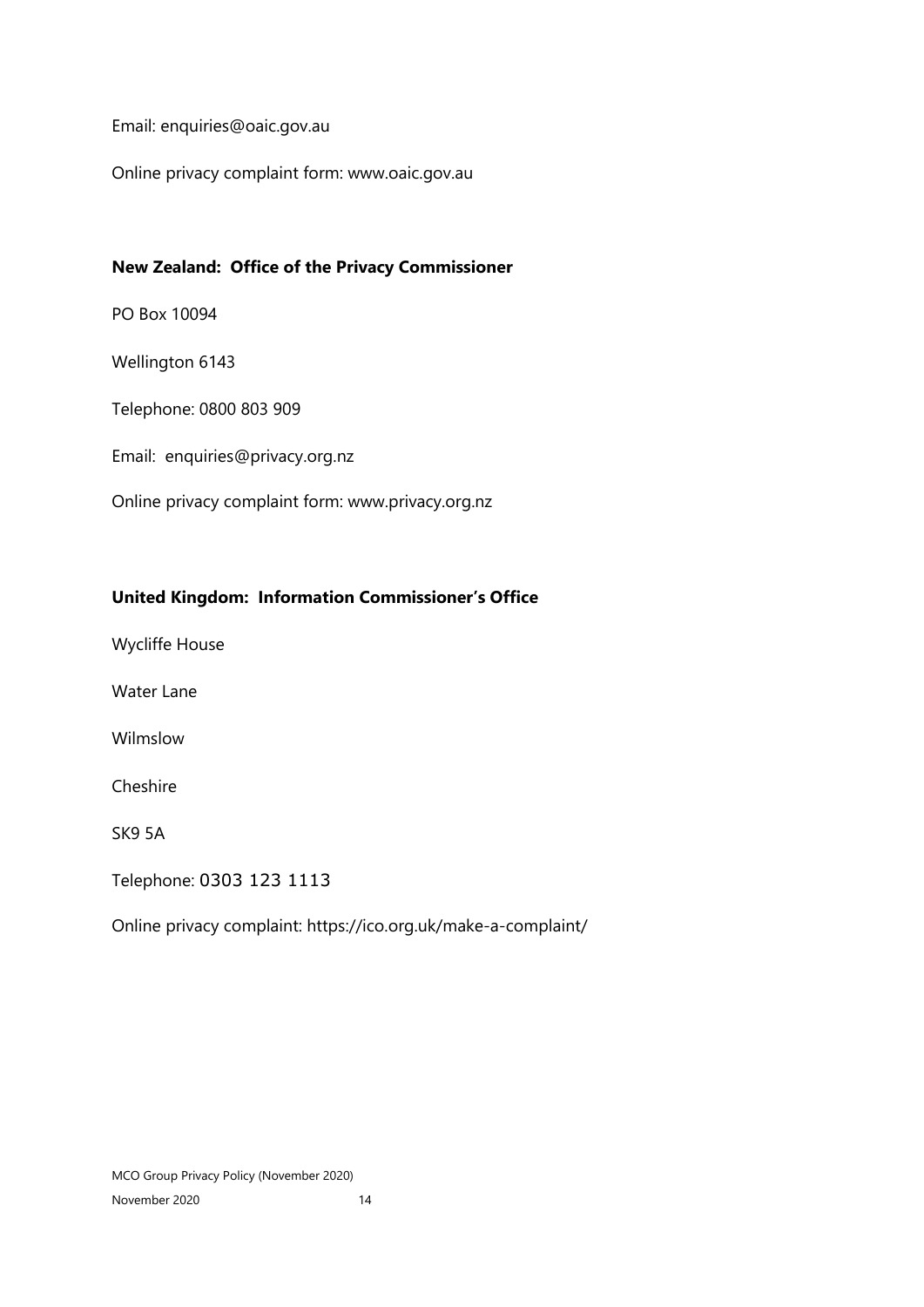## **12 Attachment A – Further information on our legitimate interests**

| <b>What</b><br>we<br>your<br>use<br>information for                                                                                                                                                                                                           | <b>Further details</b>                                                                                                                                                                                                              | Legal basis for<br>using personal<br>information | <b>Explanation</b><br>for<br>legitimate<br>interests' legal basis                                                                                                                                                                               |
|---------------------------------------------------------------------------------------------------------------------------------------------------------------------------------------------------------------------------------------------------------------|-------------------------------------------------------------------------------------------------------------------------------------------------------------------------------------------------------------------------------------|--------------------------------------------------|-------------------------------------------------------------------------------------------------------------------------------------------------------------------------------------------------------------------------------------------------|
| Name and contact details of<br>contact person<br>We collect the name and<br>contact details of the employee<br>within your entity in order to<br>obtain and provide information<br>in relation to the services we<br>provide to you.                          | We may also collect information<br>of persons who sign contracts on<br>behalf of the entity engaging us.                                                                                                                            | <b>Performance of</b><br>a Contract              | Not applicable                                                                                                                                                                                                                                  |
| <b>Meta Data</b><br>Some meta data, such as your<br>IP address, will be used to<br>enable you to access our<br>website. The metadata will also<br>be used to improve the quality<br>of our services and our website<br>by analysing user behaviour.           | We will collect referral page, date<br>and time of access, type of web<br>browser, IP-address, geographic<br>location, operating system and<br>interface, language and version<br>of browser software.                              | Legitimate<br>interests                          | Our legitimate interest is to use<br>personal information<br>in<br>the<br>aggregate to understand<br>how<br>website users use our services and<br>the resources provided on our<br>website and use this information to<br>improve our services. |
| <b>Notification</b><br><b>Contract</b><br><b>Information</b><br>We will use this information to<br>send you updates and relevant<br>notices in relation to the<br>contract and to manage the<br>relationship<br>contractual<br>we<br>have with your employer. | As an employee of our clients, we<br>will collect personal information<br>related to your role.<br>Such personal information will<br>include your name, job title, work<br>email address, work telephone<br>number, office address. | Legitimate<br>interests                          | Our legitimate interest for use of<br>this information is for effective<br>customer management and service<br>communications.                                                                                                                   |
| <b>Direct Communications</b><br>We will use your personal<br>information to respond to you<br>and to improve our services.                                                                                                                                    | We will collect information such<br>as your name, address, telephone<br>number, profession and job<br>details.                                                                                                                      | Legitimate<br><b>Interests</b>                   | Our legitimate interest is to use<br>personal information to respond to<br>you and to improve our services.                                                                                                                                     |
| <b>Performing AML Checks</b><br>We will use your personal<br>information to assess your or<br>your employer's suitability as a<br>client, to comply with our legal                                                                                            | Through<br>know-your-customer<br>checks, AML screening and other<br>identity checks to meet our<br>obligations under any contract<br>we have with you. We may<br>conduct credit and fraud checks                                    | Legal<br><b>Obligation</b>                       | Not applicable                                                                                                                                                                                                                                  |

MCO Group Privacy Policy (November 2020)

November 2020 15